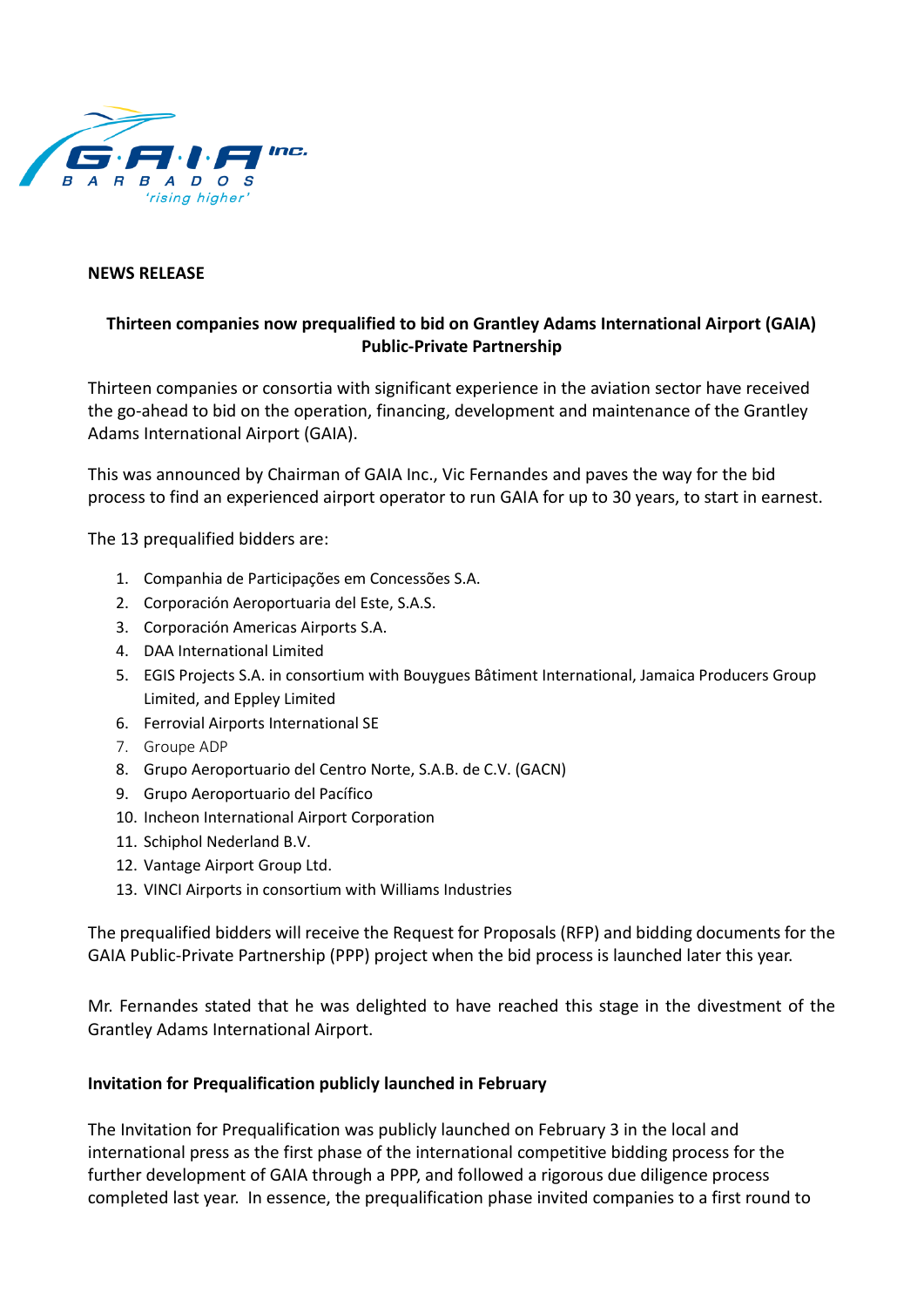evaluate if they were qualified to bid on running the airport.

In light of the global impact of the COVID-19 pandemic, several prospective bidders requested extensions for submission of applications. As a result, the submission deadline was extended to May 11 for e-submissions, and May 29 for hard copy submissions. Fourteen applications were received in total.

These prequalification applications were evaluated by an 11-member Bid Commission comprising three sub-committees: Technical, Legal and Financial. The International Finance Corporation (IFC), a private sector arm of the World Bank which is advising GAIA Inc. and the Barbados Government on the structuring and implementation of the PPP, shadowed the evaluation of the applications for prequalification and supported and advised GAIA Inc. and the Bid Commission during this process.

"Well-structured public-private partnerships can be an important tool for governments to address development challenges by sharing risks between the public and private sectors," said Judith Green, IFC Regional Manager for the Caribbean.

"Through its advisory role, IFC will help the Government of Barbados leverage private sector capital and expertise in the redevelopment of the Grantley Adams International Airport, while retaining ownership. We are excited that this PPP has attracted 13 strong local, regional and international bidders in the midst of COVID-19, which demonstrates the appetite from investors to do business in the Caribbean," she added.

Mr. Fernandes commended the IFC, the management team of GAIA Inc. and the Bid Commission for "the most thorough, transparent and comprehensive process of identifying and evaluating the potential bidders". He added: "The interest displayed by potential operators confirms that the Grantley Adams International Airport is an extremely attractive investment opportunity and we have very high expectations of what will emerge as we move to the next stage in the process."

## **Airport operator being sought to finance GAIA improvements**

In terms of the rationale for the PPP, the Government in collaboration with GAIA Inc. is seeking a qualified private investor to operate, expand and improve operations at the airport to assist with driving increases in revenue and enhancing quality of service.

**T**he Government and people of Barbados will retain ownership of the infrastructure, while the private partner would be granted a concession or lease for a number of years to expand, operate and maintain the facility until the end of the contractual period. In the case of the airport, the partnership is expected to last up to 30 years.

A Public-Private Partnership (PPP) is a mechanism for financing public infrastructure projects and is structured as a contractual engagement between public and private entities over a specific period of time. PPPs are primarily used for providing infrastructure in areas such as transportation systems, including airports and ports, energy, water and sanitation, building and equipping schools and hospitals.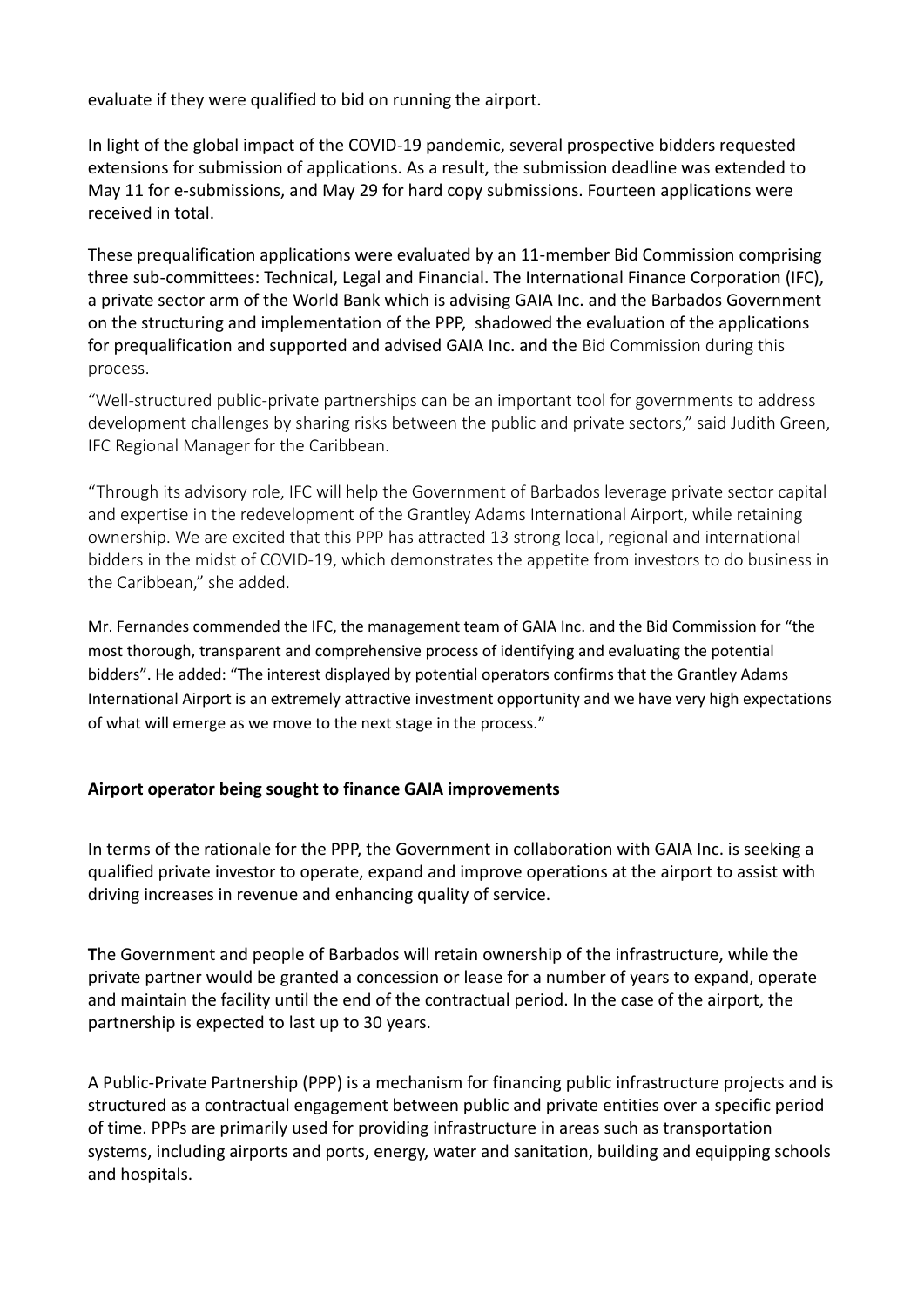Before the launch of the bid process in the last quarter of 2020, GAIA Inc. will engage the prequalified bidders and other stakeholders, to adapt the proposed structure of the PPP to the new environment, in light of changes to the airport and aviation industry being brought about by the COVID-19 pandemic.

The final say by GAIA Inc. and Government on which operator will be awarded the contract will be based on the outcome of the evaluation of bids received, against the pre-established criteria.

The tender is slated to be awarded in the first half of next year with the signing of the concession agreement to take place within a month after that.

**--ENDS--**

**For more information contact:** Mr. Hadley Bourne Chief Executive Officer Grantley Adams International Airport [GAIAPPP@gaiainc.bb](mailto:GAIAPPP@gaiainc.bb)